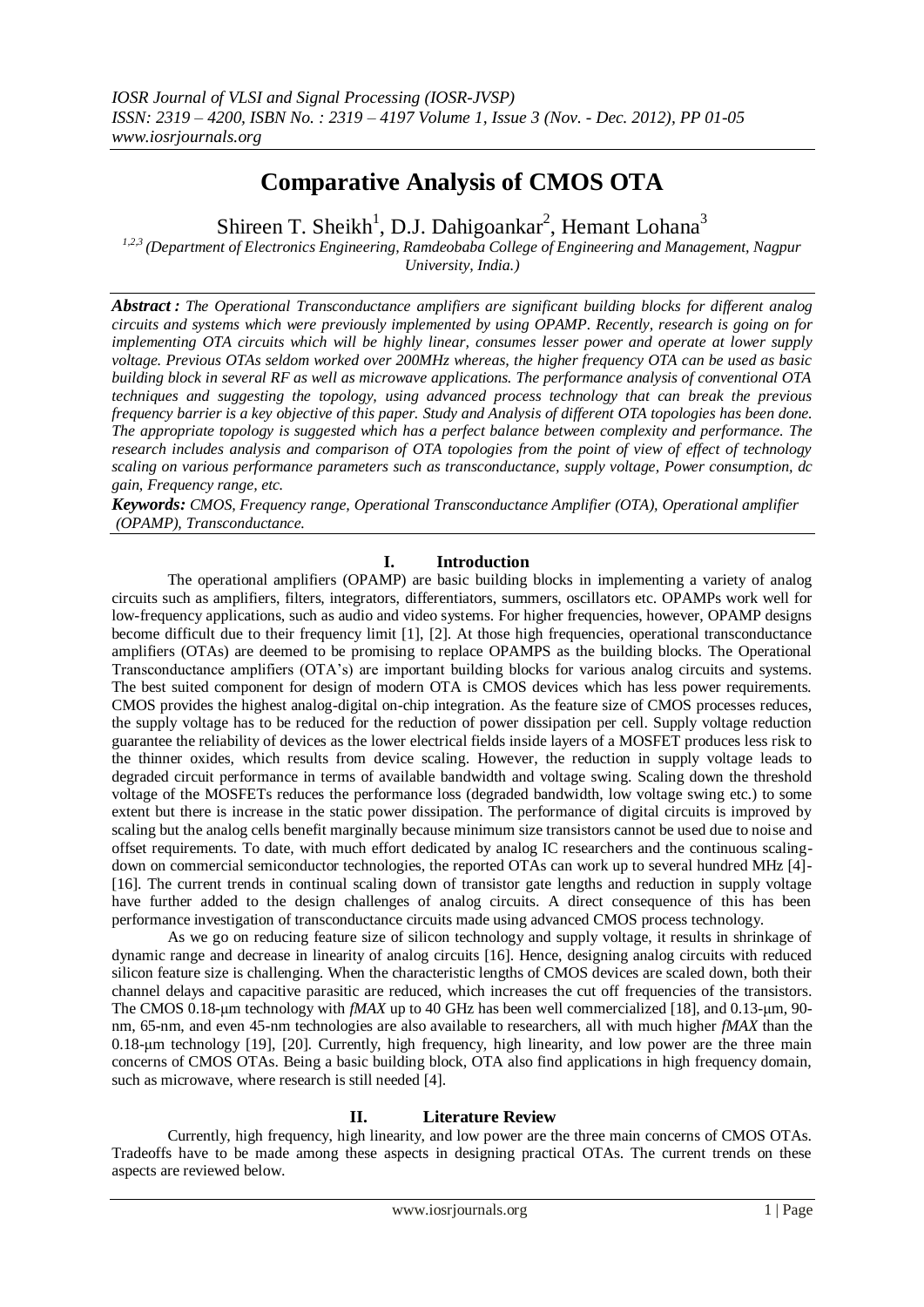Bogdan Pankiewicz, Mariusz Madej[3] in their research paper on high frequency OTAs have proposed a CMOS OTA topology for low power supply voltage and VHF continuous time filtering application. The input stage of the proposed circuit is based on CMOS inverters. The proposed amplifier was designed and simulated using the UMC (United Microelectronic Corp., Taiwan) 130 µm process with the 1.2 V supply voltage. The OTA was used in the filter application. SPECTRE simulation results show the cut off frequency of about 800 MHz and the THD less than -40 dB for the output voltage up to 0.5 Vpp.

 You Zheng and Carlos E. Saavedra[4] have implemented very high-frequency operational Transconductance amplifier (OTA) with a new Feed forward Regulated Cascode. By the virtue of this topology, the authors have achieved bandwidth of 10 GHz and a large Transconductance of 11 mS. A theoretical analysis of the OTA is also provided in the paper. The fundamental OTA topologies discussed are as in Fig. 1 below.



Figure1: OTA Topologies

 Fig. (a) Indicates simple Transconductance amplifier where M1 is in saturation & converts input voltage to output current. It suffers from disadvantages such as low output impedance and linearity. Fig. (b) Indicates Cascode transconductor where M1 is in linear region & M2 provides isolation between I/O terminals. Advantages as compare to (a) are improved linearity and output impedance. Fig. (c) is a regulated Cascode feedback topology that make use of negative feedback via amplifier "A". Any change in the source voltage is inversely amplified by the amplifier which nullify the effect of voltage change hence Linearity is improved. This topology results in better stability.

 Anil Kavala, Kondekar P. N, and Yang Sun [5] have proposed CMOS OTA for ultra-high frequency (UHF) OTA-C filters. It contains a Cascode topology which makes use of two pmos and nmos cascode that results in enhancement of Gm and the linearity. The OTA designed has supply voltage of 1.2V, Gm of 2.15 mS with linearity of 7 dBm. The power consumption of the OTA is 1.1 mW. The paper also explains application of this OTA which is used to design 400 MHz low-pass filter.

 N. Raj, R. K. Sharma, A. Jasuja and R. Garg[9] have suggested low-power, low-voltage OTA application which incorporates better linearity and increased output impedance. The OTA uses high output impedance low voltage current mirror to increase its impedance. Instead of gate driven OTA, bulk driven is proposed for improved linearity. The achieved open-loop DC gain is 71.49 dB at unity gain bandwidth (UGB) of 98.16 KHz. The OTA runs at power supply of 0.9 volt which makes OTA to consume power is 285.99 nW. The authors have made use of CMOS 0.18 µm fabrication technology.

 Montree Kumngern[10] have presented high frequency full-wave rectifier, which is suitable for CMOS technology implementation. The opamp based rectifiers suffers distortions at crossover & hence not suitable for IC fabrication. The OTA and its application as full-wave rectifier is discussed. An input voltage signal is in the range of milli-volts. Simulated rectifier results based on a 0.5μm CMOS technology demonstrates very high operating frequency (300 MHz).

 Y.L. Li, K.F. Han, X. Tan, N. Yan and H. Min[12] have proposed a new structure for an operational Transconductance amplifier. The proposed structure separates the AC path from the DC path, and achieves a significant boost in Transconductance under the same power and area budget. A folded-Cascode amplifier employing the improved recycling structure was implemented in SMIC standard 0.13 m CMOS process.

 You Zheng, and Carlos E. Saavedra[15] have demonstrated a very high-frequency operational Transconductance amplifier (OTA) with a new Feed forward-regulated cascode topology. The bandwidth achieved is 10 GHz and a Transconductance of 11 mS. A theoretical analysis of result is also performed in the paper. For high-frequency demonstration purposes author has constructed an inductor-less microwave oscillator. The fabricated oscillator operates at 2.89 GHz and it has a significantly larger output voltage swing and better power efficiency. The circuit was implemented in standard 0.18 µm CMOS process.

 A comparative Study of Low Voltage OTA Designs was carried out by Deyasini Majumdar [16] in which design of three different OTAs was discussed. These OTAs operate at supply voltages about 3.3V. The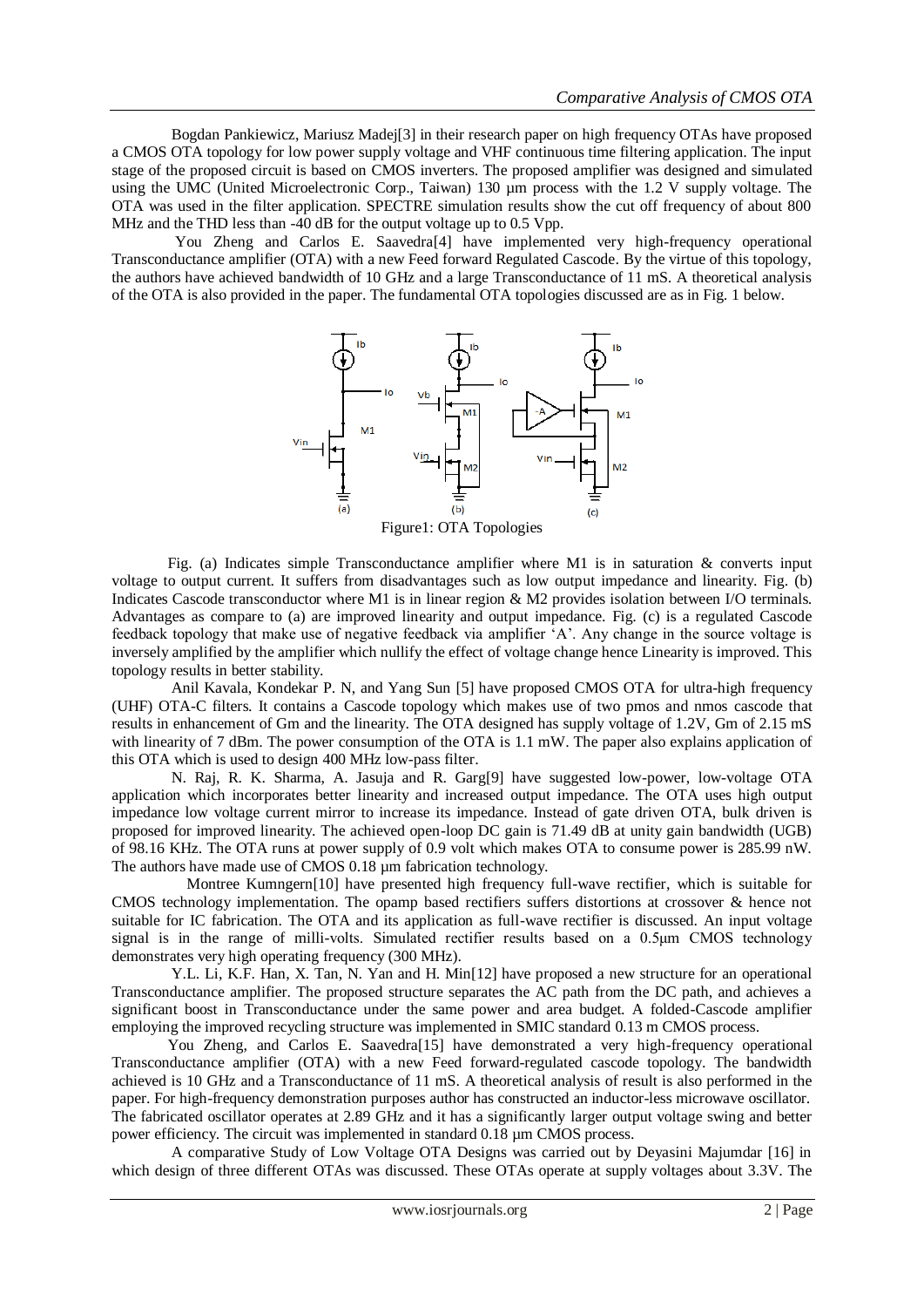simulations were carried out in Cadence (with Hspice) for Taiwan Semiconductor Manufacturing Corporation's (TSMC"s) 0.35μm CMOS process.

 It may be concluded that as we go on reducing feature size of silicon technology and supply voltage, it results in shrinkage of dynamic range and decrease in linearity of analog circuits [16]. Hence, designing analog circuits with reduced silicon feature size is challenging. As the characteristic lengths of CMOS devices are scaled down, both their channel delays and capacitive parasitic are reduced, which increases the cut off frequencies of the transistors. The CMOS 0.18-μm technology with *fMAX* up to 40 GHz has been well commercialized [18], and 0.13-μm, 90-nm, 65-nm, and even 45-nm technologies are also available to researchers, all with much higher *fMAX* than the 0.18-μm technology [19], [20]. These submicron and deepsubmicron advanced technologies offer significant potential for various OTAs to be implemented at RF and even microwave frequencies.

### **III. Circuit Description**

The operational trans-conductance amplifier (OTA) is an amplifier whose differential input voltage produces an output current and hence it is a voltage controlled current source (VCCS). There is usually an additional input for a current to control the amplifier's trans-conductance. The OTA is similar to a standard Operational Amplifier in that it has a high impedance differential input stage and it may be used with negative feedback. Opamp is used to drive loads which are resistive or capacitive; whereas OTAs are used to drive purely capacitive loads (small cap. loads).

 Low-voltage (LV) and low-power (LP) CMOS circuits have received considerable attention recently due to several reasons: Many of today's integrated circuit (IC) applications such as portable communication, remote computing and wireless communication systems require high performance IC's that operate under low supply voltage and consume low power. With the increasing circuit density in VLSI, the requirement of low cost fabrication demands circuits with low power consumption. The use of scaled down technologies has imposed a reduction of supply voltage [5]. The Operational transconductance amplifier (OTA) is an important building block in analog signal processing applications.

 In the ideal OTA, the output current is a linear function of the differential input voltage, calculated as follows:

 $I_{out} = (V_{in+} - V_{in-}) \cdot g_m$  (i)

where *V*<sub>in+</sub> is the voltage at the non-inverting input, *V*<sub>in−</sub> is the voltage at the inverting input and g<sub>m</sub> is the transconductance of the amplifier.

The amplifier's output voltage is the product of its output current and its load resistance:

 $= I_{out} \cdot R_{load}$  (ii)

The voltage gain is then the output voltage divided by the differential input voltage:

 $=\frac{v_{out}}{(v_{out}-v_{out})}=R_{load} \cdot g_m$  (iii)

The Transconductance of the amplifier is usually controlled by an input current, denoted as  $I_{\text{une}}$  or  $I_{abc}$ ("amplifier bias current"). The amplifier's transconductance is directly proportional to this current. This is the feature that makes it useful for electronic control of amplifier gain. CMOS technologies are very convenient for implementing OTAs because their MOSFETs are inherently voltage-controlled current devices. A variety of CMOS OTAs with different topologies have been developed for different purposes so far. According to their input/output topologies, they can be categorized into three types, i.e., single input/output, differential-input single-output, and differential input/output.



(a)single-input/output (b) differential-input single-output (c) differential input/output Figure 2: Three types of OTAs and their equivalent circuit models.

 Fig.3 indicates Differential I/O topology of OTA. In this topology, two current mirrors are used to improve balance between differential paths. The current mirrors have size ratio B to boost output current by B-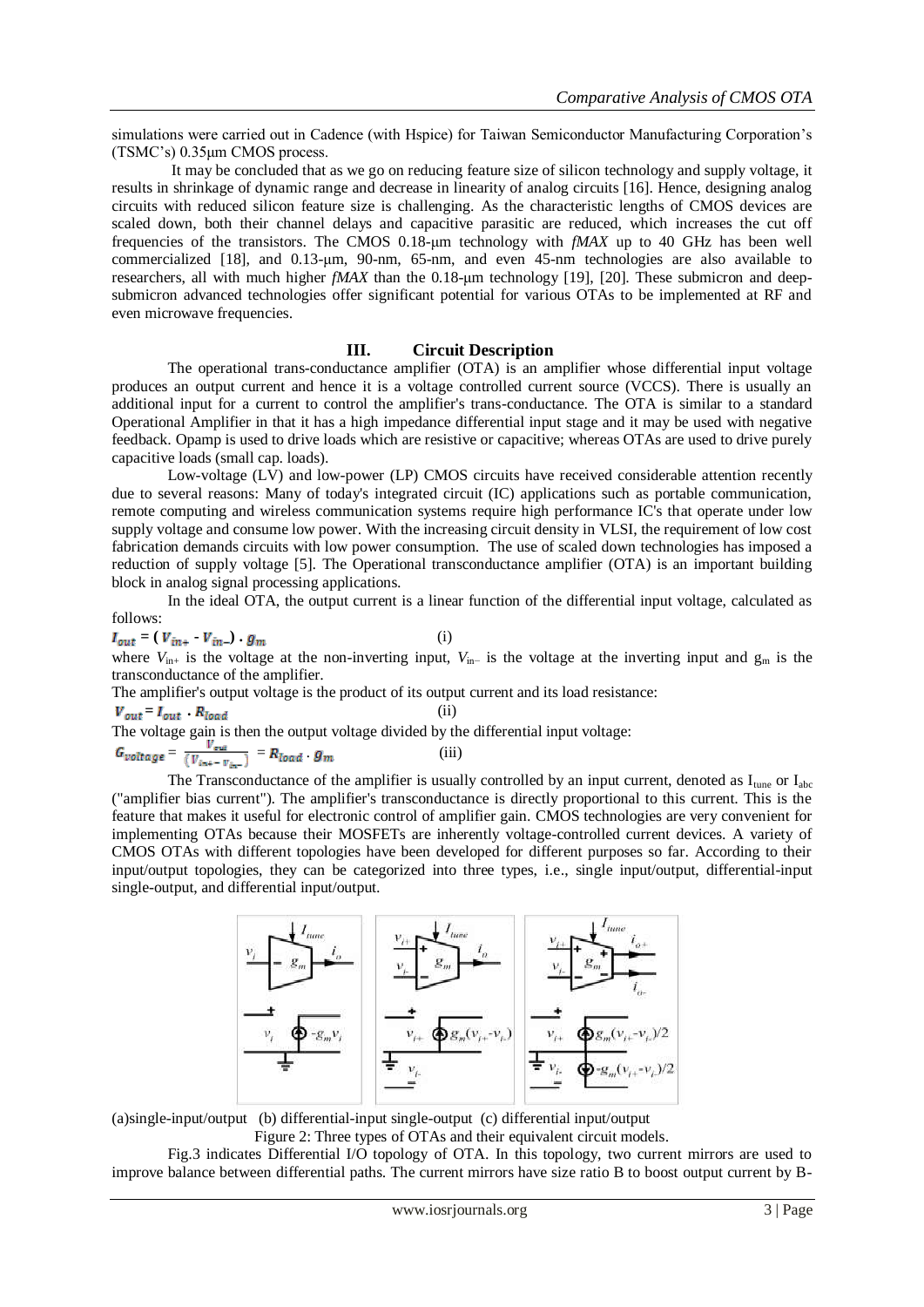times. As vi+ increases it results in increase in value of id+, which is transferred to output side with B-times multiplication. Similarly, the change in id-, due to current mirror on right side it gets B-times as compare to id-



Figure 3: Differential I/O Topology of OTA

## **3.1 Feed forward Regulated Cascode OTA**

Topology which can work at low voltage and higher frequencies is desired. The most important aspect of topology selection is improved Transconductance with better linearity at high frequencies. The simplest topologies illustrated above in Fig.1 and 2 have been used in some RF/microwave circuits. The disadvantage of such topologies is low output impedance, low linearity and less Transconductance. The feedback regulated topologies where the feedback network introduces delay using voltage regulation results in complex circuits. Thus, such topologies are not suitable for OTA design. The topologies using current mirror are also not suitable because they results in different time delays for two paths. The feed forward Cascode topology is preferred because it has a perfect balance between complexity and performance [4].

 Fig.4 represents a differential input/output topology which has two pmos cascode and two nmos cascode. The transistors T9-T10 act as DC current source. The circuit arrangement is made in such a way that variation in output voltage is decreased. The topology results in high input output impedance and transconductance. The performance parameters analyzed for various process technologies include Transconductance Gain (Gm), power consumption, frequency range, supply voltage etc.



Figure 4: Feed forward Regulated Cascode OTA

## **IV. Result & Conclusion**

The various topologies of OTA are studied analyzed for Transconductance, dc Gain, power consumption, frequency range, supply voltage etc. Basically, the approach is based on using CMOS advanced process technologies with proper topology to optimize the performance parameters of OTA. Some of the comparison parameters of reviewed OTA are listed below.